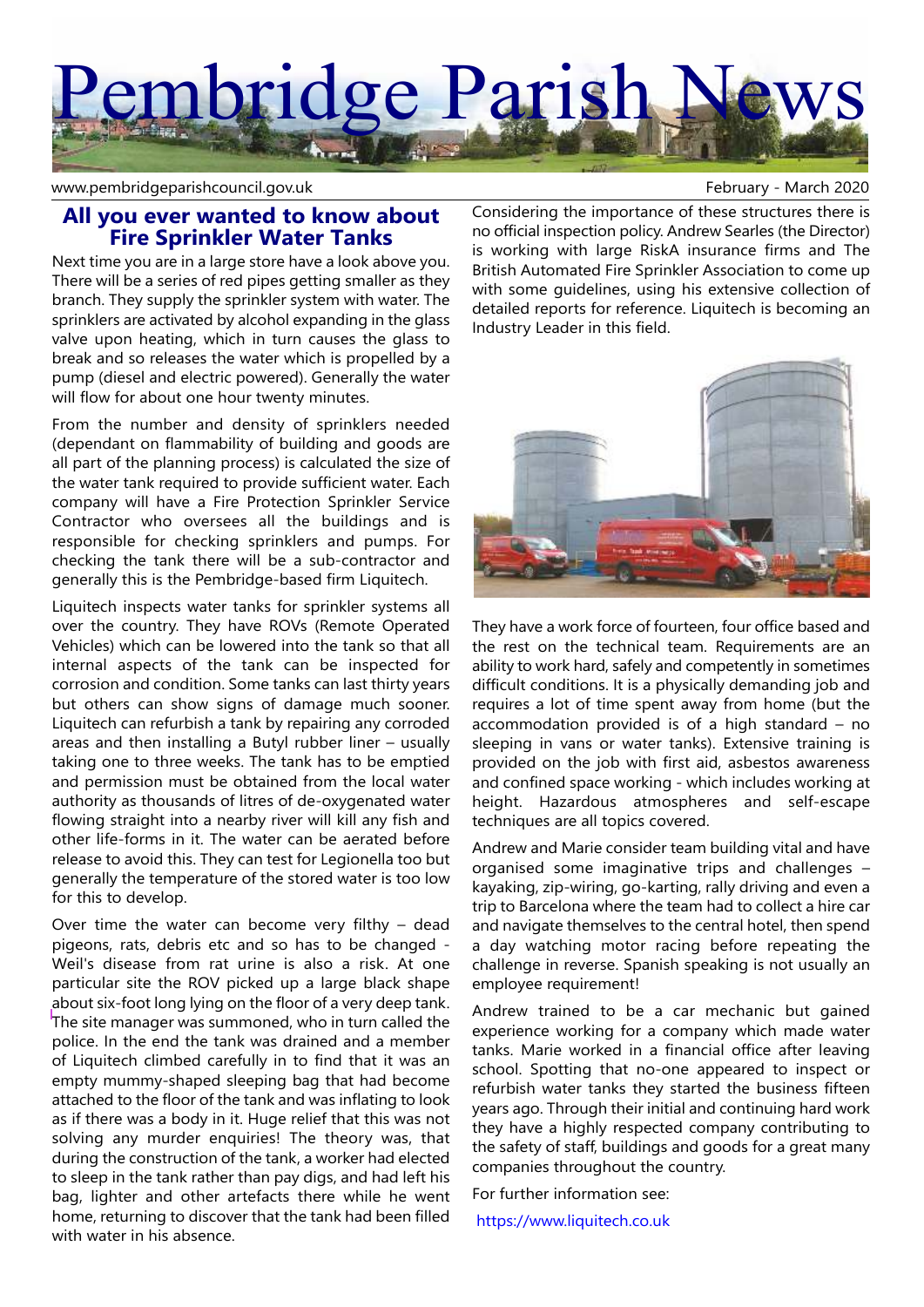# **Diary**

Pembridge Film Nights on Sundays – see side panel 7.30 pm New Inn £5 – booking advised.

#### **February**

Wed 12th – PALs Inaugural Meeting \*  *2.00 pm Village Hall*

Sat 15th – PGNS Coffee Morning  *10.30 – 12 am Village Hall*

Wed 19th – Public Meeting on Curl Brook  *7.15 pm Village Hall*

#### **March**

Fri 6th – Music in Quiet Places (G&S) \*  *7.00 pm St Mary's Church, Pembridge – Donations.*

Sat 15th – Hardy Plant Society Talk – Getting the best from Roses *2 .00 pm Village Hall £4*

Sat 21st – PGNS Coffee Morning *10.30 – 12 am Village Hall*

Sat 28th – Annual Quiz Night £6 pp inc light supper \* *7.30 pm Village Hall. Bring own booze (Meryl 01544 340381)*

\* *See The Arrowvale Messenger for details*

### **Pembridge Village Hall Bookings**

Please contact Lizzie Sharpe 01544 388488 for any enquiries

# **Pembridge Film Nights**

We are part of Borderlines for the first time this year, but seats for both our Borderlines films **(Honeyland on 8th March** and **Carousel - Herefordshire Life Through a Lens on 15th March)** can already be reserved on our own website at pembridgefilmnights.org. or 01544 387571. We confidently expect both these films to sell out via Borderlines, so regular Pembridge Film Nights fans wishing to book would be well advised to get in quickly!

There are still some seats available for three upcoming films: **Shoplifters on 16th February** and **Hear My Song on 23rd February).**

Many thanks for your support, without which all our effort would be pointless! Richard and Geoff

#### **Village Carol Singing on 22nd December 2019**

Many thanks to all those who sang and to those who opened their doors and donated so generously. The event made a grand total of **£370** which was split evenly between the Christmas Tree Fund and Pride in Pembridge.

Robbie Williams

# **Pembridge WI has now become PALs (Pembridge Active Ladies)**

We will continue to meet in the Village Hall on the second Wednesday of the month and our activities will carry on as before with the reading group meeting in our homes, tea and chat in The Steppes, ten-pin bowling at The Grove, walking and lunching and taking coach trips and train trips and anything that any of us cares to organise.

If you would like to join us at any time for fun, friendship and support, we would be very pleased for you to do so (there is no annual fee, only the cost of the event at the time).

**February meeting:** Wed February 12th at 2.00 pm in Village Hall - Inaugural Meeting. **March Meeting:** Wed. March 11th at 7.00 pm Village Hall - An Evening of Paper Craft.

Contact Marguerite Fothergill 01544388279 margueritefothergill@gmail.com for details of events that are happening.

# **Fund-Raising for a Defibrillator in Broxwood**

After a attending a first aid course arranged for the Pembridge Buyers Group, Jacqui & Glyn, Ceinwen & Glyn, David & Angela, Claire & Mark - all local farmers and their families, decided to form a fund raising group to buy a defibrillator for Broxwood. Our first event was carol singing on 23rd December around Broxwood, and we were delighted to be so well supported by the community. Glyn's father, from Lower Green Farm, was in the original Broxwood choir, so it was great to bring this back again. We raised over £500. Great fun was had by all, as we sung our way around lots of homes, and were greeted by a mince pie or two and a glass of something warming.

The red pillar phone box is well loved and used by everyone as a book exchange, so we thought it would be a good idea to place the defibrillator there. We have the support of the Parish Council and we certainly intend to carry out further fund raising in the spring, and have applied for a grant. As it was such a success we are hoping to continue supporting Broxwood Village in whatever way we can.



#### Jacqui Hughes

**Village Christmas lights:** Another Christmas passes by and Pembridge is once again the talk of the County for its super lights display. This only happens because of hard work, good organisation and financial support from the Parish Council for all to enjoy. Thanks to that band of hard workers and especially all those who help put up the trees, keep them up and clear them away! You are all real stars! (Part of Parish Council News from page 3)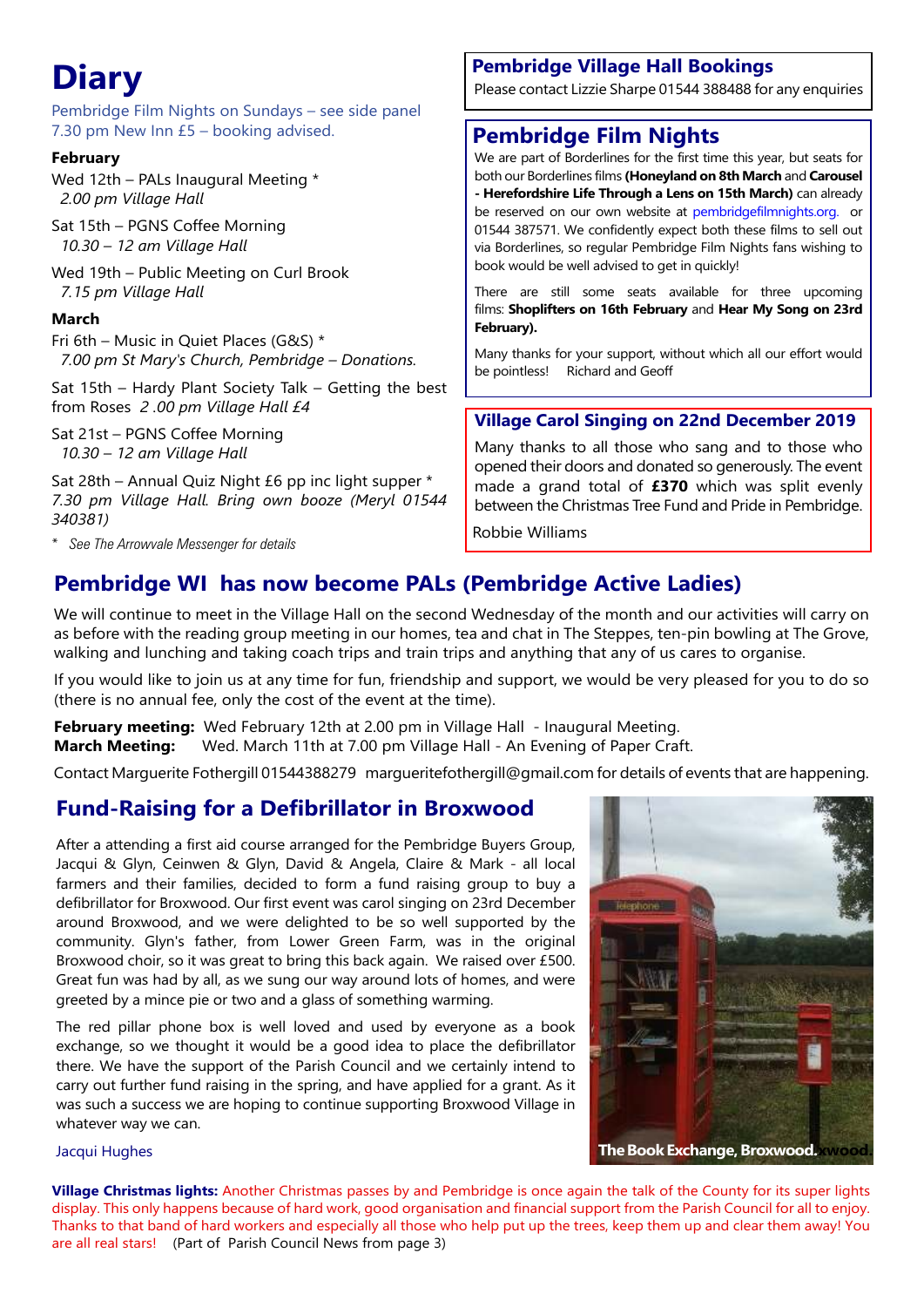# **Pembridge Parish Council**

**From your local County Councillor Roger Phillips rjphillips@herefordshire.gov.uk**

 In 2005 working with my colleague from Eardisley we had installed grey monitoring boxes which record every day the number, type and speed of traffic through our main villages. Every year I report the October figures to my Parish councils in full ( including speed and timings) and summarise the number and type of vehicles in my updates.

#### **Combined traffic flows summary- October 2016-2019**

|           | 2016 | 2017 | 2018 | 2019 |
|-----------|------|------|------|------|
| Shobdon   | 4643 | 4602 | 4639 | 4380 |
| Lyonshall | 2393 | 2271 | 2149 | 2472 |
| Eardisley | 4394 | 4222 | 4643 | 4434 |
| Pembridge | 2699 | 2851 | 2830 | 2824 |

#### **Combined vehicle classifications- All villages 2019 (5-day)**

|                        |      |     |      | Shobdon Lyonshall Eardisley Pembridge |
|------------------------|------|-----|------|---------------------------------------|
| Motorcycle             | 25   | q   | 13   | 4                                     |
| Car or Light Van       | 3306 | 915 | 3301 | 990                                   |
| $Car + trailer$        | 66   | 23  | 70   | 19                                    |
| Rigid, Van/Mini bus    | 722  | 191 | 794  | 296                                   |
| <b>Articulated HGV</b> | 252  | 34  | 246  | 98                                    |
| Bus or Coach           | 10   | 12  | 10   | $\mathcal{P}$                         |

The figures show that Shobdon and Eardisley continue to have the highest volumes of traffic and the most HGVs and heavy vehicles. I choose October as it reflects a busy time of year agriculturally and have included the figures for the last three years as held by Herefordshire Council. I continue to press for this monitoring to be done as it demonstrates the development of traffic movements in this part of the County. It is also important to remember that the grey box in Pembridge is sited on the west end so traffic from Bridge Street turning east is not recorded. The two largest HGV sources will, of course, be Kingspan and the Quarries just over the welsh border. When the opportunity arises I would like to get some figures for Rhyse lane.

#### **PHOSPHATES and PLANNING**

Hopefully you will all have heard that planning applications which involve residential dwellings and increase of pressure on sewage capacity have been frozen in the parish. This is due to Natural England`s stance on the phosphate levels recorded in the river Lugg catchment area which includes the Arrow and Curl brook. This has serious implications on new developments, including modest extensions, and in some cases, existing developments. The two main sources of the phosphate are Agricultural and human waste and I am working with officers and agencies to try and get a plan together to release the ban otherwise the consequences will be very serious for the area. Interestingly because of the large amount of old lead piping in the system Welsh Water for public health reasons has to add phosphate to our water supply so the matter is not easy to resolve.

Locally for the last three years local landowners have been working with the Wye and Usk foundation on a project to improve the quality and diversity of the curl brook. On **Wednesday 19th February** public meeting to explain the project and some of the challenges we face. **Village hall at 7.15 pm.**

# **Parish Council News**

#### **New Parish Council Website – Please Register for news/event email updates**

Pembridge Parish Council now has a new website www.pembridgeparishcouncil.gov.uk loaded with local parish information! If you would like to receive email alerts on all the latest news and event published please visit the site and re-register with your email address.

#### **Parish request for Precept**

At the December meeting, the Parish Council agreed to increase the precept to £34,000 for Parish requirements 2020-21, following intentions reported in the previous parish magazine. The decision has been taken after consideration of all potential expenditure the parish may incur during 2020-21. The budget includes funding for the parish Lengthsman to undertake various jobs and extra allocation for continuing the mowing contract. The Parish Council are committed to invest in areas of the parish that need improvement including the playground, bell tower, toilet block and car park. It is also mindful it may incur expenses and be required to undertake legal action to secure the Village Green boundary and reverse an encroachment on Parish owned land, which it must do by law. It is no longer possible for the budget to run at a deficit and reserves are held to support and fund planned project works. All figures are highlighted fully in the budget and published minutes which can be accessed on the Pembridge Parish Council website. www.pembridgeparishcouncil.gov.uk.

#### **Parish Mowing Contract Renewal**

The Parish Council has appointed James Ross as the contractor for mowing grass throughout the village, including the millennium meadow and the village green for the 2020 contract.

#### **Lengthsman work**

During the winter months, the lengthsman will work to maintain ditches and drainage issues throughout the parish and he will also be repairing and clearing pathways across the parish. If you find any areas where work is required, please contact the Clerk Rebecca Bissell. email: clerk@pembridgeparishcouncil.gov.uk

#### **Report all highway or footpath issues straight onto the Herefordshire Council website**

Winter is well and truly upon us and these wet and cold conditions will cause road surface issues. If you find a pothole or footpath problem anywhere in Herefordshire you can report it on Herefordshire Council website. All reports are logged and updated immediately onto the council's database. If you would like to report a pothole log on to www.herefordshire.gov.uk and navigate through the transport and highways section.

#### **Next Parish Council Meeting Dates:**

Wednesday February 26th - Ordinary Meeting in the Parish Hall 7.00pm

Wednesday March 18th - Ordinary Meeting in the Parish Hall 7.00pm.